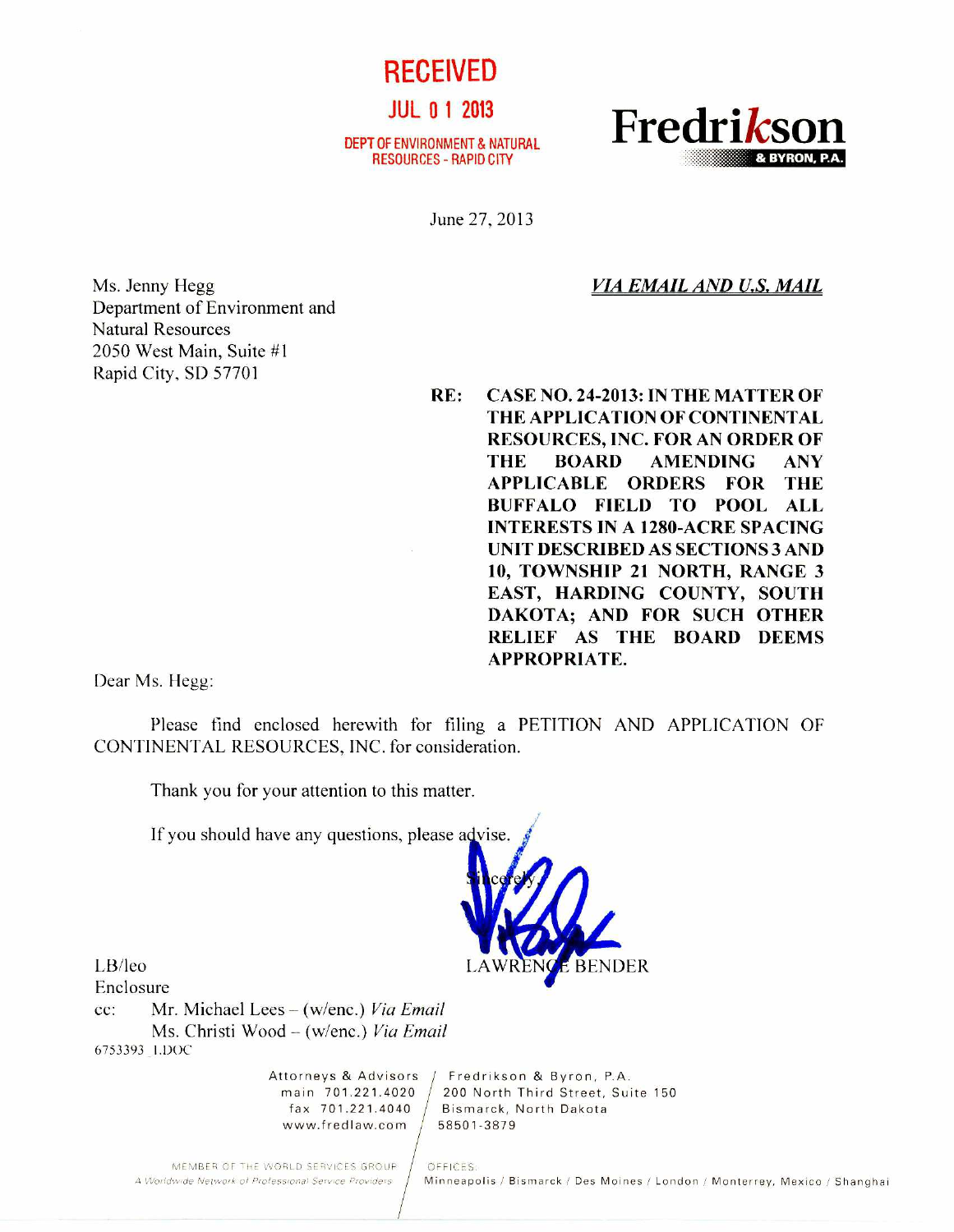**RECEIVED** 

**JUL 0 1 2013** 

# **STATE OF SOUTH DAKOTA DEPT OF ENVIRONMENT & NATURAL**

RESOURCES - RAPID CITY

## **DEPARTMENT OF ENVIRONMENT AND NATURAL RESOURCES**

#### **BOARD OF MINERALS AND ENVIRONMENT**

**CASE NO. 24-2013** 

**IN THE MATTER OF THE APPLICATION OF CONTINENTAL RESOURCES, INC. FOR AN ORDER OF THE BOARD AMENDING ANY APPLICABLE ORDERS FOR THE BUFFALO FIELD TO POOL ALL INTERESTS IN A 1280- ACRE SPACING UNIT DESCRIBED AS SECTIONS 3 AND 10, TOWNSHIP 21 NORTH, RANGE 3 EAST, HARDING COUNTY, SOUTH DAKOTA; AND FOR SUCH OTHER RELIEF AS THE BOARD DEEMS APPROPRIATE.** 

# **PETITION AND APPLICATION OF CONTINENTAL RESOURCES, INC.**

Continental Resources, Inc. ("Continental") and for its petition and application to the

Department of Environment and Natural Resources, Board of Minerals and Environment (the

"Board"), states and alleges as follows:

1.

Continental is the owner of an interest in the oil and gas leasehold estate underlying all or

portions of the following described lands in Harding County, South Dakota:

Township 21 North, Range 3 East Section 3: All Section 10: All

(the "Subject Lands")

2.

In Order No. 3-2013, the Board established the Subject Lands as a 1280-acre spacing unit in the Buffalo field.

 $-1 -$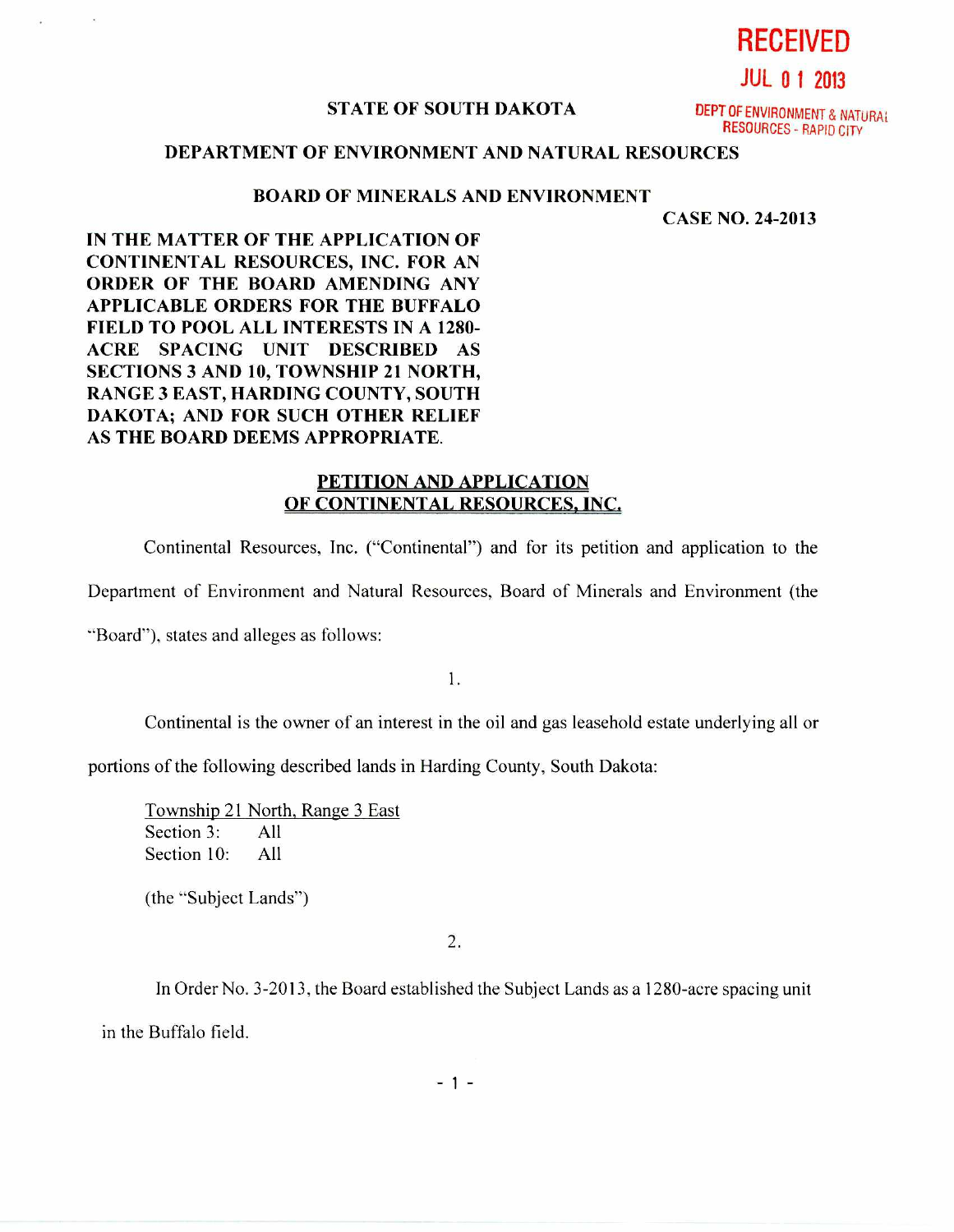That the Department of Environment and Natural Resources issued a permit to drill the Cernan 24-1 OH well as a horizontal well on the Subject Lands.

4.

That Continental hereby requests the Board designate Continental as the operator of the Ceman 24-10H well within said spacing unit.

5.

That there are both separately owned tracts and separately owned interests in the spacing unit comprised of the Subject Lands.

6.

That a voluntary pooling of the Subject Lands has not been accomplished.

7.

That Section 45-9-31 of the South Dakota Codified Laws provides as follows:

**45-9-31. Order pooling all interests in spacing unit-- Application by interested person--Notice and hearing--Terms and conditions.** In the absence of voluntary pooling, the Board of Minerals and Environment or the secretary, as applicable, upon the application of any interested person, shall enter an order pooling all interests in the spacing unit for the development and operation of the spacing unit, and for the sharing of production from the spacing unit. Each such pooling order shall be made after notice and opportunity for hearing, and shall be upon terms and conditions that are just and reasonable, and that afford to the owner of each tract or interest in the spacing unit the opportunity to recover or receive without unnecessary expense, his or her just and equitable share.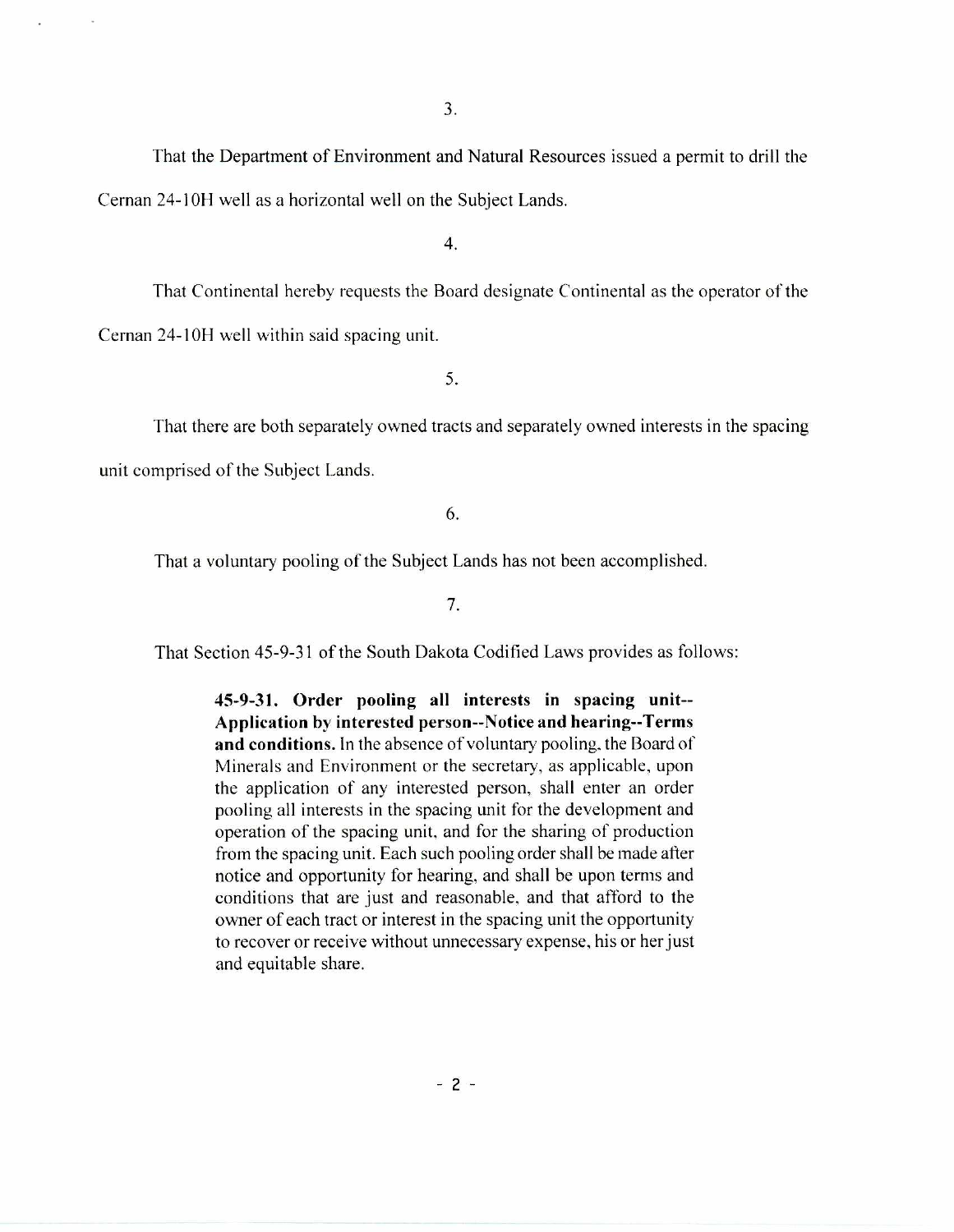That Section 45-9-32 of the South Dakota Codified Laws provides as follows:

**45-9-32. Order of Board of Minerals and Environment pooling all interests in spacing unit--Operation of well--Rights of owners to participate--Payment of expenses.** Each such pooling order shall authorize the drilling, equipping, and operation of a well on the spacing unit; shall provide who may drill and operate the well; shall prescribe the time and manner in which all the owners in the spacing unit may elect to participate therein; and shall make provision for payment by all those who elect to participate therein of the reasonable actual cost thereof, plus a reasonable charge for supervision and interest.

9.

Continental respectfully requests that the Board enter an order to pool all interests in a 1280-acre spacing unit for the Buffalo Field described as the Subject Lands.

10.

In Continental's opinion, pooling the Subject Lands will increase the ultimate recovery of

the pool. prevent waste, prevent the drilling of unnecessary wells and protect correlative rights.

WHEREFORE, Continental respectfully requests that notice of this matter be provided as required by South Dakota laws and that thereafter the Board of Minerals and Environment enter its order granting the relief requested herein.